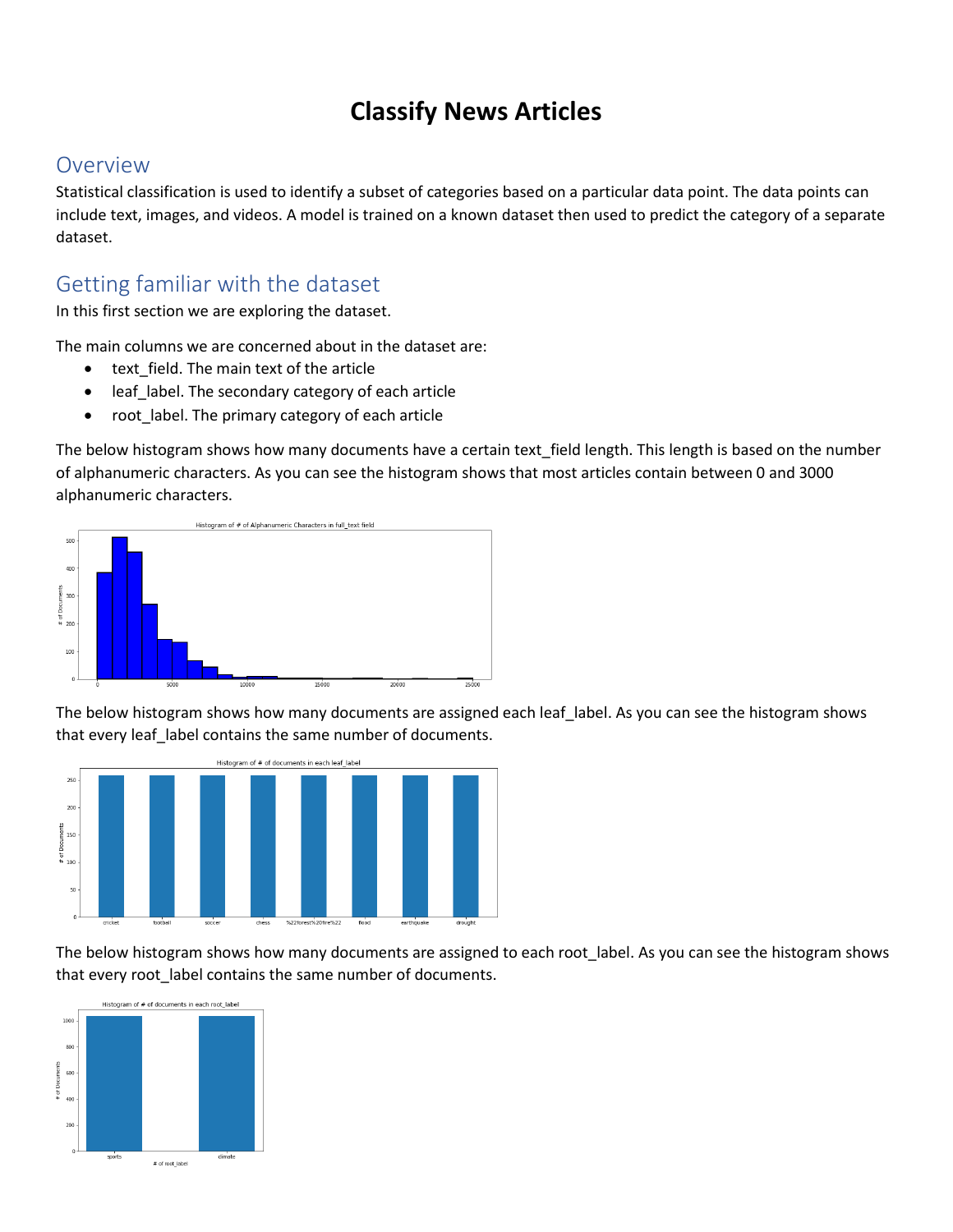# Feature Extraction

When completing feature extraction of a text field there are different methods of looking at the individual words within the text:

- Extracting every word in the text.
- Eliminating "stop" words
- Stemming words
- Lemmatizing words

The main problem with using every word is that you will have words contained in every document many times (for example the word "the.") This will cause the corpus to be too big and slow. However, removing them is a new complication.

Before you remove the stop words you want to either stem or lemmatize the words, therefore reducing the size of the corpus and increasing its performance.

## Stemming

Stemming is the process of removing the last letters in attempt to reduce the word to its base. For example, the word compared would be stemmed to compare. Below are the pros and cons of stemming.

| Stemming                      |                                                |  |  |  |
|-------------------------------|------------------------------------------------|--|--|--|
| Pros:                         | Cons:                                          |  |  |  |
| Allows for more word matching | Can change meaning. For example, Organize will |  |  |  |
| Reduces model overfitting     | stem to Organ                                  |  |  |  |

## Lemmatizing

Another method of reducing the corpus is Lemmatizing. Lemmatization resembles stemming. They both reduce the words to their bases. The main difference is that lemmatization also considers the part of speech (pos) of each word (i.e., Noun, Verb, Adverb, etc.) Below are the pros and cons of lemmatizing.

| Lemmatizing                                                                                                                                 |                                                                                                                       |  |  |  |  |
|---------------------------------------------------------------------------------------------------------------------------------------------|-----------------------------------------------------------------------------------------------------------------------|--|--|--|--|
| Pros:<br>Uses the pos of the word to define the correct<br>base word<br>The meaning of the word is not changed when a<br>base is determined | Cons:<br>The pos needs to be determined<br>Linguistic fundamentals are required resulting in<br>more complicated code |  |  |  |  |

## Stemming vs. Lemmatizing

Since lemmatizing attempts to map multiple words to a single root word correctly and efficiently, the dictionary size may be smaller as compared to stemming, which bluntly removes the suffix and could change the meaning of many words.

## Order of Operations

Removing different words like stop words, punctuation, and numbers, should be conducted after lemmatizing as their removal could change the sentence structure causing the pos or the words to be inaccurate. If the pos is inaccurate the base word could also be inaccurate causing change of meaning.

## Vocabulary

Once the words have been extracted a dictionary (corpus) is built. There are 2 main methods for building this dictionary:

- Bag of Words (BOW)
- Term Frequency-Inverse Document Frequency (TF-IDF)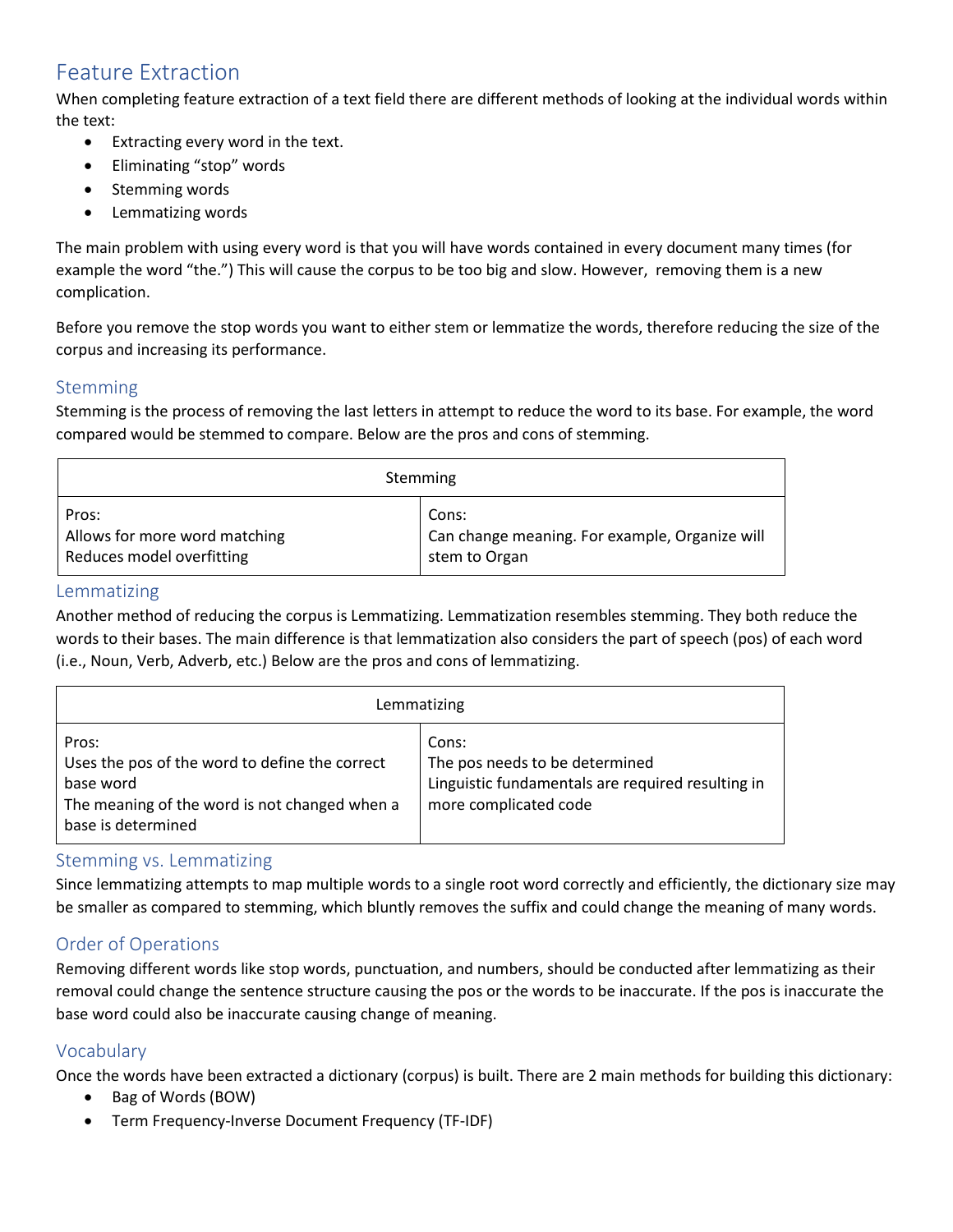## Bag of Words (BOW)

This approach determines the word frequency in each document. No other words are eliminated using this technique.

## Term Frequency-Inverse Document Frequency (TF-IDF)

This approach also determines the word frequency in each document. The main difference is the ability to specify and minimum and maximum document frequency.

Minimum document frequency (min\_df) removes any words that are not contained in the specified minimum number of documents. The higher the value of min\_df, the smaller the size of the dictionary.

Maximum document frequency (max\_df) removes any words that are contained in more documents than the specified maximum percentage. When a max\_df value of 0.8 is applied all words that are contained in over 80% of the documents are removed. The lower the values of max\_df, the smaller the size of the dictionary

# Dimensionality Reduction

Even using TD-IDF the model could still perform poorly due to the high dimensionality and sparseness of the data. In this project 2 different dimensionality methods will be discussed:

- Latent Semantic Indexing (LSI)
- Non-negative Matrix Factorization (NMF)

## Latent Semantic Indexing (LSI)

This process looks at the number of documents associated with each word in the corpus and determines the words with the highest values. It then keeps only the number specified (top k)

One way to determine the optimal value for k is to calculate the explained variance ratio (the difference between the prediction and actual) for different values of k. The optimal value is 1 but a balance needs to be determined as the higher the explained variance the larger the corpus and the slower the model. 80% is a good ratio to look for in your model. Based on the below graph a k value of around 700 would be optimal.

## Non-negative Matrix Factorization (NMF)

This process looks at things a little differently. Instead of looking at each word separately it looks at combinations of words to try to derive topics. The instance count of each topic is then determined and only the words associated with the top specified number are kept.

One way to determine the optimal value for k is to calculate the reconstruction error (the difference between the prediction and actual) for different values of k. The optimal value is 0 but a balance needs to be determined as the lower the reconstruction error the larger the corpus and the slower the model. Based on the below graph a k value of around 1250 would be optimal.



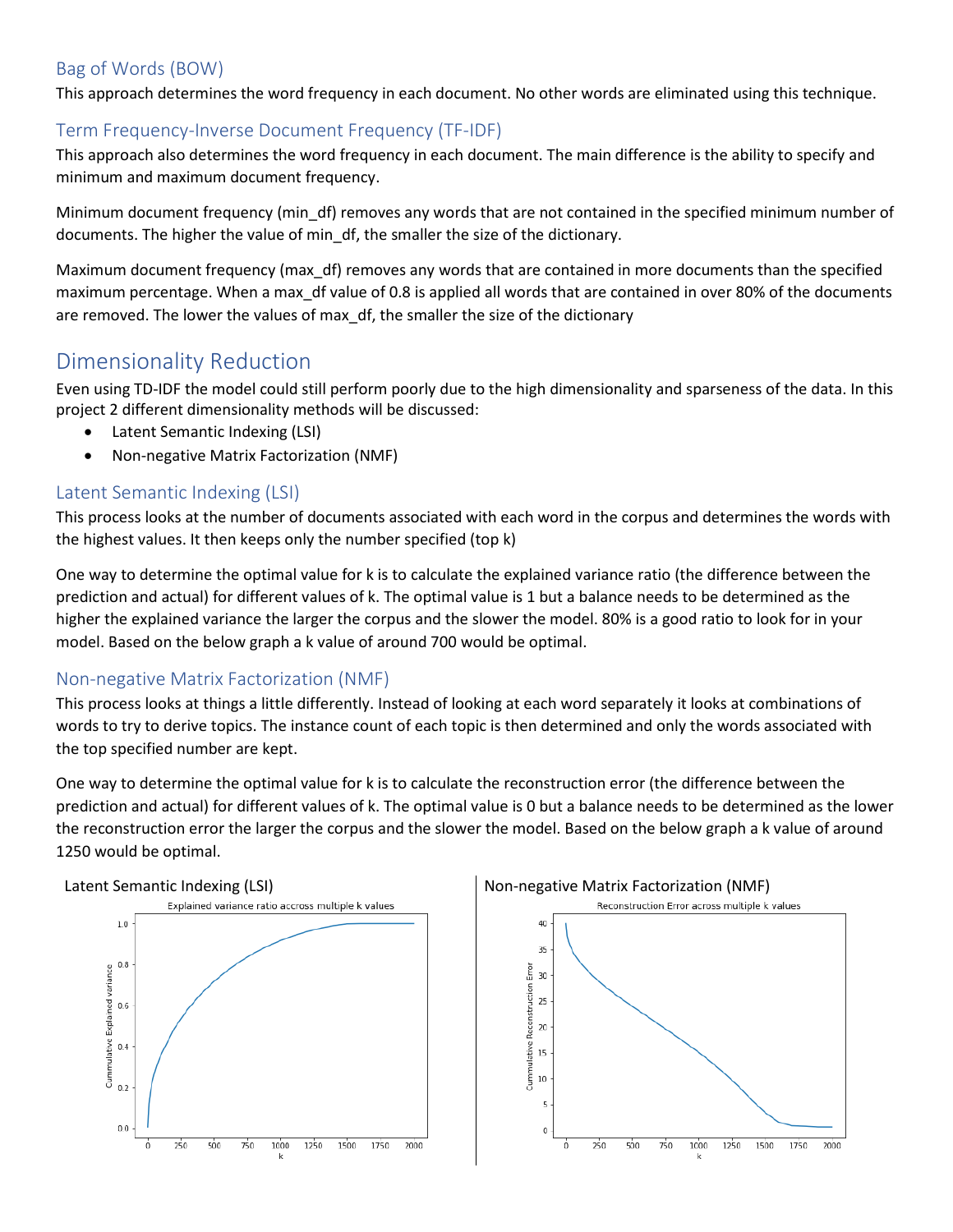# Data Split Processes

Once the dimensions have been reduced the next step is the train the model. Before the training can begin the dataset needs to be split into different sections. There are different methods for doing this including:

- Train-Test
- Cross Validation (K-fold)

## Train-Test

Divide the dataset into two separate objects (train dataset and test dataset) using an 80/20 split. The train dataset is used for training and the validation is completed using the test dataset.

## Cross Validation (K-fold)

Divide the dataset into k number of evenly sized datasets. The process then iterates through k times using a different sub dataset for testing and the rest for training. The scores are then averaged over all the iterations.

| Iteration 1 | Test  | Train | Train | Train | Train        |
|-------------|-------|-------|-------|-------|--------------|
| Iteration 2 | Train | Test  | Train | Train | <b>Train</b> |
| Iteration 3 | Train | Train | Test  | Train | Train        |
| Iteration 4 | Train | Train | Train | Test  | Train        |
| Iteration 5 | Train | Train | Train | Train | Test         |

Here is an example of how a 5-fold cross validation would work.

## Classification Algorithms

In this project I will discuss the following:

- Support Vector Machine (SVM)
- Logistical Regression
- Naïve Bayes Model

## Support Vector Machine (SVM)

The objective of the SVM model is to determine a linear (straight line) division between categories. There are distinct types of support vectors including small (soft) margin and large (hard) margin. Small margin tries to minimize the distance between the support vector and the data elements whereas large margin tries to maximize that distance.

SVM tries to find the maximum margin that separates the classes.

Here is a representation of the large and small margin support vectors. (Image provided from the following [link\)](https://towardsdatascience.com/support-vector-machine-introduction-to-machine-learning-algorithms-934a444fca47)

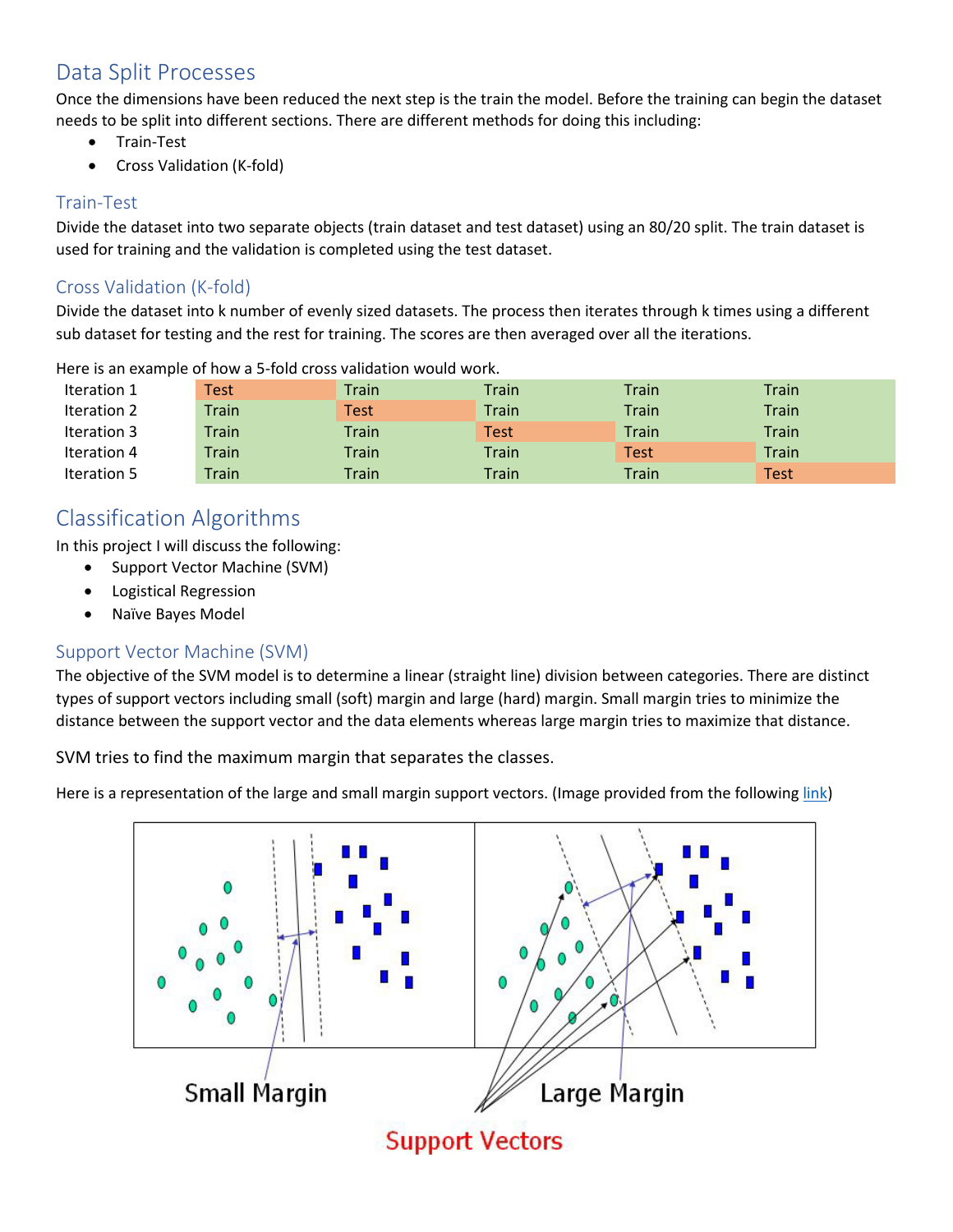When completing multiclass classifications there are 2 options: One vs One and One vs The Rest.

#### One vs One (based on 4 classes)

- Binary classification Problem 1: class1 vs class2
- Binary classification Problem 1: class1 vs class3
- Binary classification Problem 1: class1 vs class4
- Binary classification Problem 1: class2 vs class3
- Binary classification Problem 1: class2 vs class4
- Binary classification Problem 1: class3 vs class4

#### One vs The Rest (based on 4 classes)

- Binary classification Problem 1: class1 vs (class2 & class3 & class4)
- Binary classification Problem 2: class2 vs (class1 & class3 & class4)
- Binary classification Problem 3: class3 vs (class1 & class2 & class4)
- Binary classification Problem 3: class4 vs (class1 & class2 & class3)

One issue with the One vs The Rest model is the imbalance that occurs when comparing one class to many.

To deal with the class imbalance problem the SMOTEENN process is used. This process combines SMOTE (Synthetic Minority Oversampling Technique) with ENN (Edited Nearest Neighbors.) These processes are used to add samples (oversample) to the minority class while removing samples (undersample) from the majority class thus balancing the dataset.

### Logistical Regression

The objective of the Logistical Regression model is to determine a linear (straight line) division between categories. Logistic Regression does this by minimizing errors.

There are 3 different logistic regression models we will use in this project:

- Without Regularization
- With L1 Regularization
- With L2 Regularization

### Naïve Bayes Model

The Naïve Bayes classifier tries to separate data into different classes according to the Bayes' Theorem, which takes the test results correcting for "skew" due to false positives. It's naïve because it is assuming that all the words in the corpus are independent of each other and equally likely to appear.

There are several types of Naïve Bayes models but in this report, we will just look at the Gaussian, which assumes that the distribution of words in the corpus follows a gaussian (normal) distribution.

## Performance Measures

Classification quality can be evaluated using different methods:

- Classification Measures (accuracy, precision, recall, and F-score)
- Confusion matrix.
- ROC Curve

#### Classification measures

#### Accuracy

Accuracy shows how close the measurements are to the actual values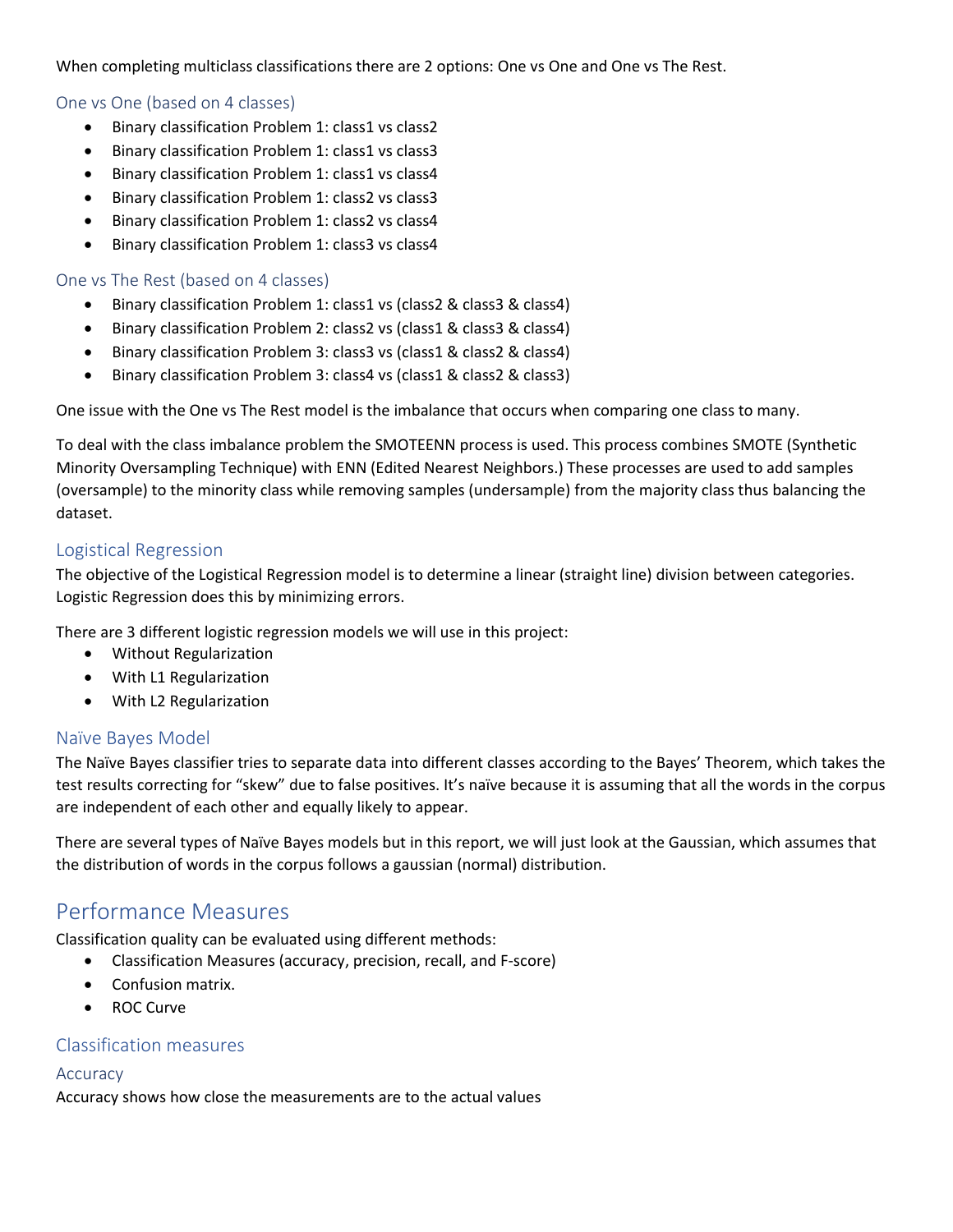## Precision

Precision shows the degree to which repeated measurements, under the same conditions, show the same result. This is often measured using the standard deviation.

### Recall

Recall, or True Positive Rate, shows the percentage of measurements that were correctly predicted by the classifier.

### F-Score

F-score combines the precision and recall measures into a single value. The value is based on the harmonic mean of the precision and recall values. The harmonic mean is close to the minimum of the 2 values. A high F-score ensures that both precision and recall are reasonably high.

## Confusion Matrix

The confusion matrix shows how well the model works by showing how the followings situations play out:

- True Positive (TP)
- False Positive (FP)
- True Negative (TN)
- False Negative (FN)

The more classifications there are the more complex the matrix is.

## 2x2 Confusion Matrix

Below is a representation of a confusion matrix for a two-category classification. As you can see it's fairly simple to determine a good model. The more the number of True Positives and True Negatives the more accurate the model is.



True Positive and Negative are the number of times where the predicted value matches the actual. False Positive and Negative are the number of times where the predicted value is the opposite of the actual

## 3x3 Confusion Matrix

Below is a representation of a confusion matrix for a three-category classification. As you can see it's still fairly simple to determine a good model though it is getting more complicated. The more categories you have the more difficult it gets.

Prediction

|        |               | Prediction |         |         |  |  |
|--------|---------------|------------|---------|---------|--|--|
|        |               |            |         |         |  |  |
|        | 0             | True 0     | False 1 | False 2 |  |  |
| Actual |               | False 0    | True 1  | False 2 |  |  |
|        | $\mathcal{P}$ | False 0    | False 1 | True 2  |  |  |

The True Positive, True Negative, False Positive, and False Negative are now based on the Actual value. For Actual Value 0:

- True Positive includes the values in the True 0 cell
- False Negative includes the values in the False 1 and False 2 cells in the 0 row
- False Positive includes the values in the False 0 cells in the 0 column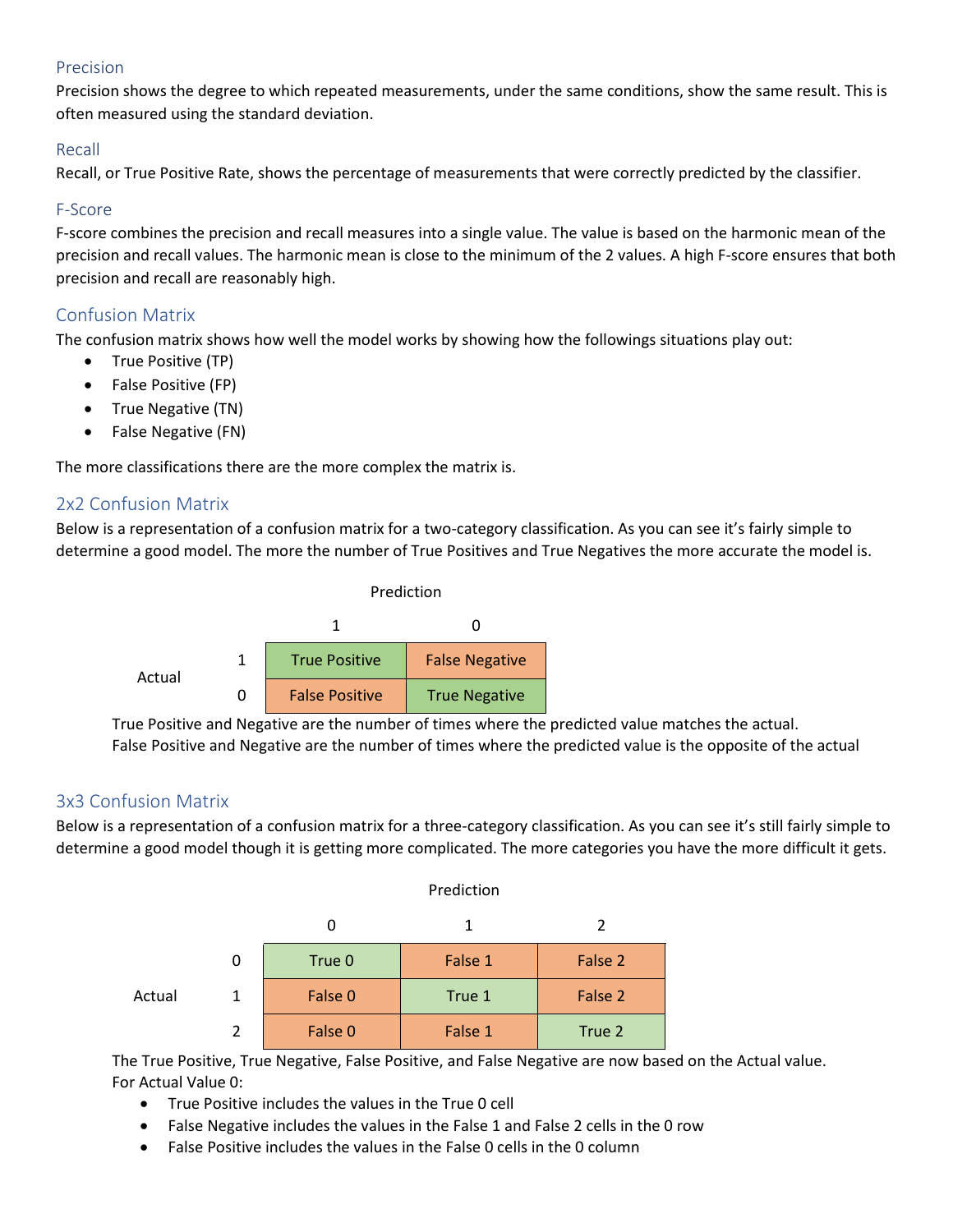## ROC Curve

The ROC Curve is a visual representation of the Confusion Matrix. The ROC Curve plots the True Positive Rate versus the False Positive Rate. The True Positive Rate is the proportion of observations that were correctly predicted to be positive divided by all positive observations (TP/(TP + FN)). The False Positive Rate is the proportion of observations that are incorrectly predicted to be positive divided by all negative observations (FP/(TN + FP))

Here is an example of an ROC curve.



## **GridSearch**

As we have seen there are a of number combinations available of the following:

- Feature Extraction
- Dimensionality Reduction
- Classifiers

Also, each section has different parameters that need to be tuned for optimal training.

Due to this complexity, it can be very time consuming to write the code to run and validate all the different combinations and parameters.

One method to manage this is a GridSearch. You can build a process that uses parameters to define the what feature extractors, dimensionality reduction methods, classifiers, and parameters will be used. The process will run every combination and return the best parameters for each combination. This can be a very time-consuming process to run but will simplify the process of determining which combinations should be used.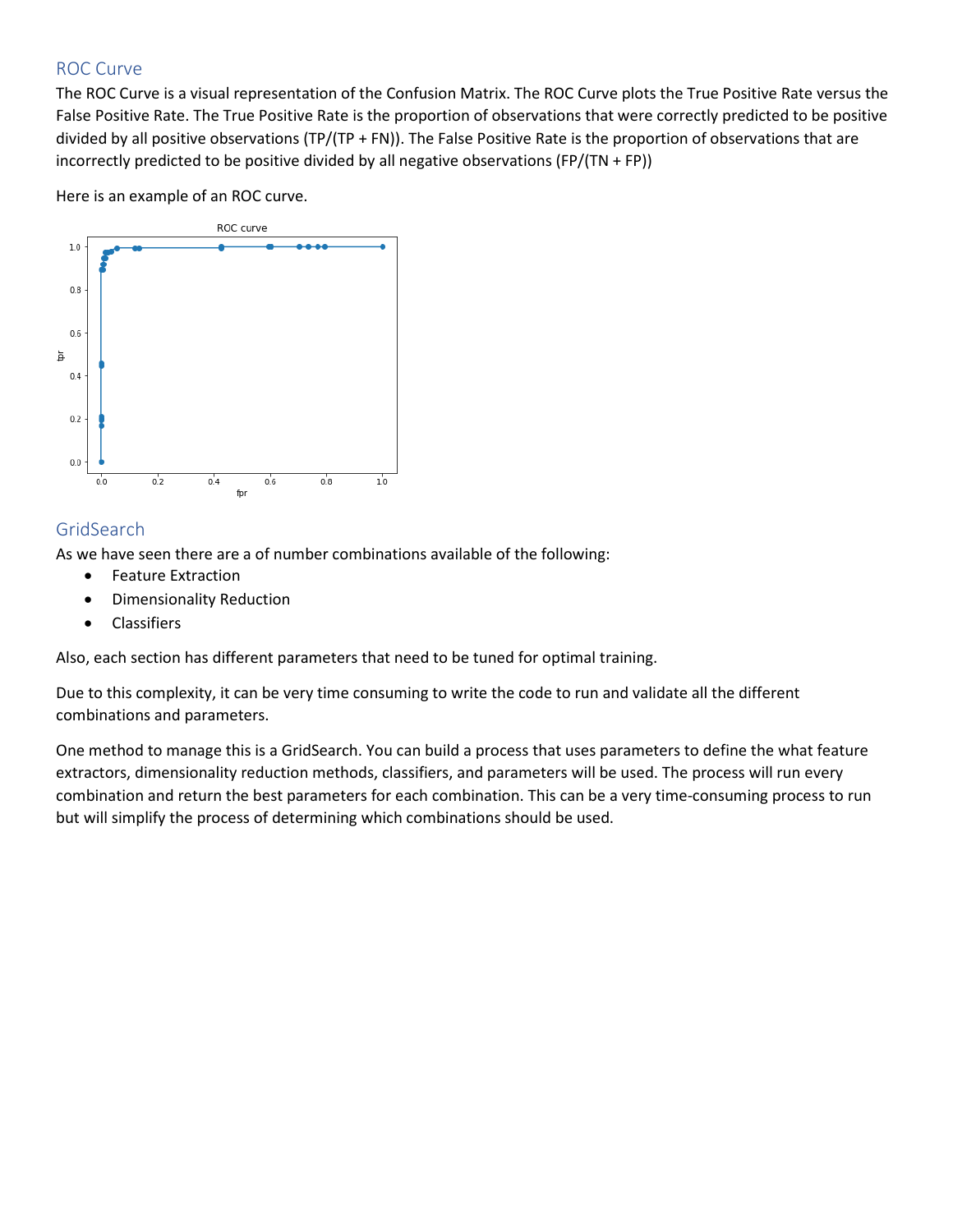# Data Classifications

For this section we tried to classify the articles to the two different root\_tabels (climate & sports)

## Binary Classification

## SVM Model

The below are the results of a SMV model using different gamma values (0.0001, 1000, and 100000). The gamma value of 0.0001 is considered the small margin where the gamma value of 1000 is the large margin



As you can see the large margin support vector is more accurate than the small margin support vector. There are 2 ways to show this. First the confusion matrix from the small margin support vector shows no negative results which we know is not correct, also precision, recall, and f1 are all 0. One the other hand, the confusion matrix for the large margin support vector shows most of the items are either True Positive or True Negative, and the precision, recall, and F1 are all remarkably close to one.

One way to determine the best value for gamma is to run the model for many different values and find out which has the best accuracy score. Below is a graph of such a test along with some of the accuracy scores.



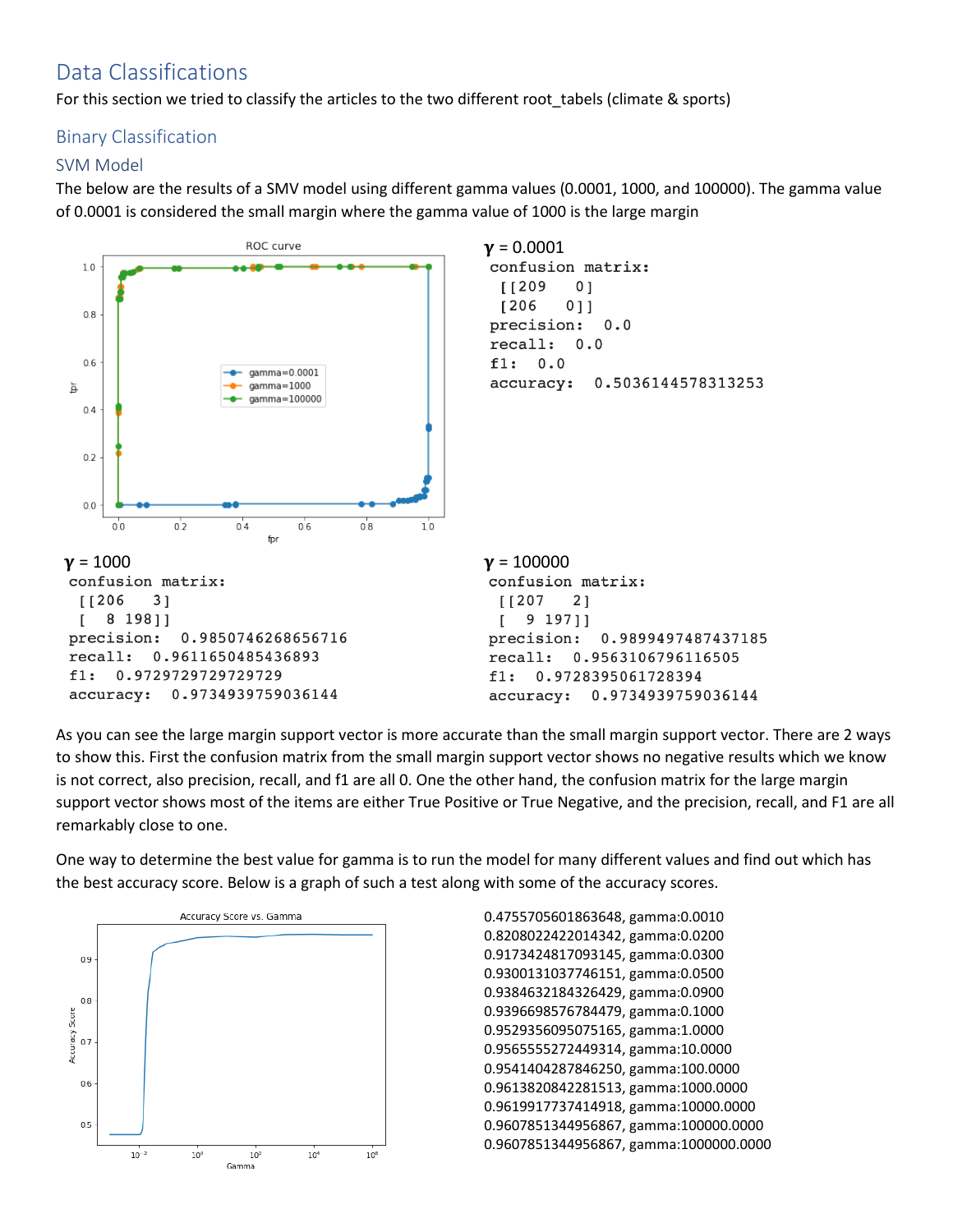We can see from the graph that the best value for gamma is 10000. Below is the ROC curve, confusion matrix and classification measures when gamma is 10000.



confusion matrix:  $\sqrt{206}$ 3] 9 197]] T. precision: 0.985 recall: 0.9563106796116505 f1: 0.9704433497536945 accuracy: 0.9710843373493976

#### Logistic Regression Model

Here is the ROC curve, confusion matrix, and classification measures for a logistical model without regularization.



confusion matrix:  $\sqrt{206}$ 3]  $\Gamma$ 7 199]] precision: 0.9851485148514851 recall: 0.9660194174757282 0.9754901960784313  $f1:$ accuracy: 0.9759036144578314

For L1 and L2 regularization a similar process used for the SVM model is also used here. Below are the gamma values for different gamma values. As you can see from the data the best L1 gamma is 0.1000 and the best L2 gamma is 0.0100.

| L1                                  | L <sub>2</sub>                     |
|-------------------------------------|------------------------------------|
| 0.9541313289411422, reg: 0.0001     | 0.9553379681869473, reg: 0.0001    |
| 0.9547337385796965, reg: 0.0010     | 0.9571506570086994, reg: 0.0010    |
| 0.9571470170713063, reg: 0.0100     | 0.9589597058930586, reg: 0.0100    |
| 0.9577494267098604, reg: 0.1000     | 0.9571397371965201, reg: 0.1000    |
| 0.9517107705747462, reg: 1.0000     | 0.9577403268663780, reg: 1.0000    |
| 0.9070469187929968, reg: 10.0000    | 0.9462727041094894, reg: 10.0000   |
| 0.4991173151821789, reg: 100.0000   | 0.9239398682342663, reg: 100.0000  |
| 0.4991173151821789, reg: 1000.0000  | 0.8617533578422452, reg: 1000.0000 |
| 0.4991173151821789, reg: 10000.0003 | 0.8309613074655117,reg: 10000.0003 |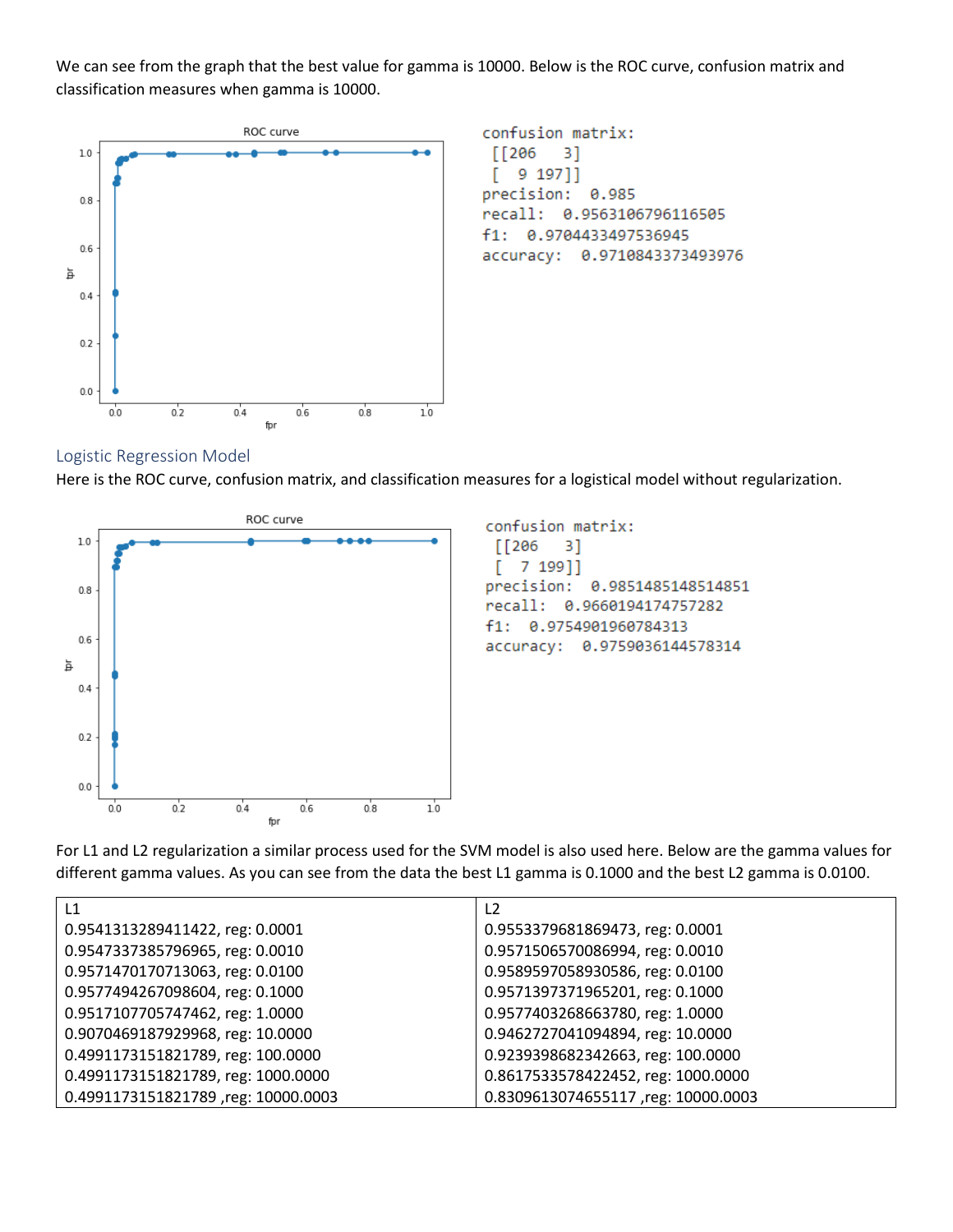Below are the confusion matrix and classification measures for Liner Regression with no regularization, L1 regularization with gamma of 0.1000, and L2 regularization with gamma of 0.0100

| No Regulatization             | $\mathsf{L}1$                 | L <sub>2</sub>               |
|-------------------------------|-------------------------------|------------------------------|
| confusion matrix:             | confusion matrix:             | confusion matrix:            |
| [206 3]                       | [207 2]                       | [192 17]                     |
| [7199]                        | [15 191]                      | [12 194]                     |
| precision: 0.9851485148514851 | precision: 0.9896373056994818 | precision: 0.919431279620853 |
| recall: 0.9660194174757282    | recall: 0.9271844660194175    | recall: 0.941747572815534    |
| f1: 0.9754901960784313        | f1: 0.9573934837092731        | f1: 0.9304556354916067       |
| accuracy: 0.9759036144578314  | accuracy: 0.9590361445783132  | accuracy: 0.9301204819277108 |

### Naïve Bayes Model

Below are the confusion matrix and classification measures for Gaussian Naïve Bayes model. As you can see it's pretty accurate.



confusion matrix:  $[[197 12]$  $6200]$ L precision: 0.9433962264150944 recall: 0.970873786407767 f1: 0.9569377990430622 accuracy: 0.9566265060240964

## GridSearch

For this project I used the following options

| <b>Module</b>                   | <b>Options</b>                                      |
|---------------------------------|-----------------------------------------------------|
| <b>Loading Data</b>             | Cleaned                                             |
|                                 | Not-cleaned                                         |
| <b>Feature Extraction</b>       | TF-IDF (min $df = 3.5$ )                            |
| <b>Compression Module</b>       | <b>None</b>                                         |
|                                 | Stemming                                            |
|                                 | Lemmatization                                       |
| <b>Dimensionality Reduction</b> | LSI (k=[5,50,200])                                  |
|                                 | NMF (k=[5,50,200])                                  |
| <b>Classifiers</b>              | SVM (use best gamma found above)                    |
|                                 | L1 Logistic Regression (use best gamma found above) |
|                                 | L2 Logistic Regression (use best gamma found above) |
|                                 | GausieanNB                                          |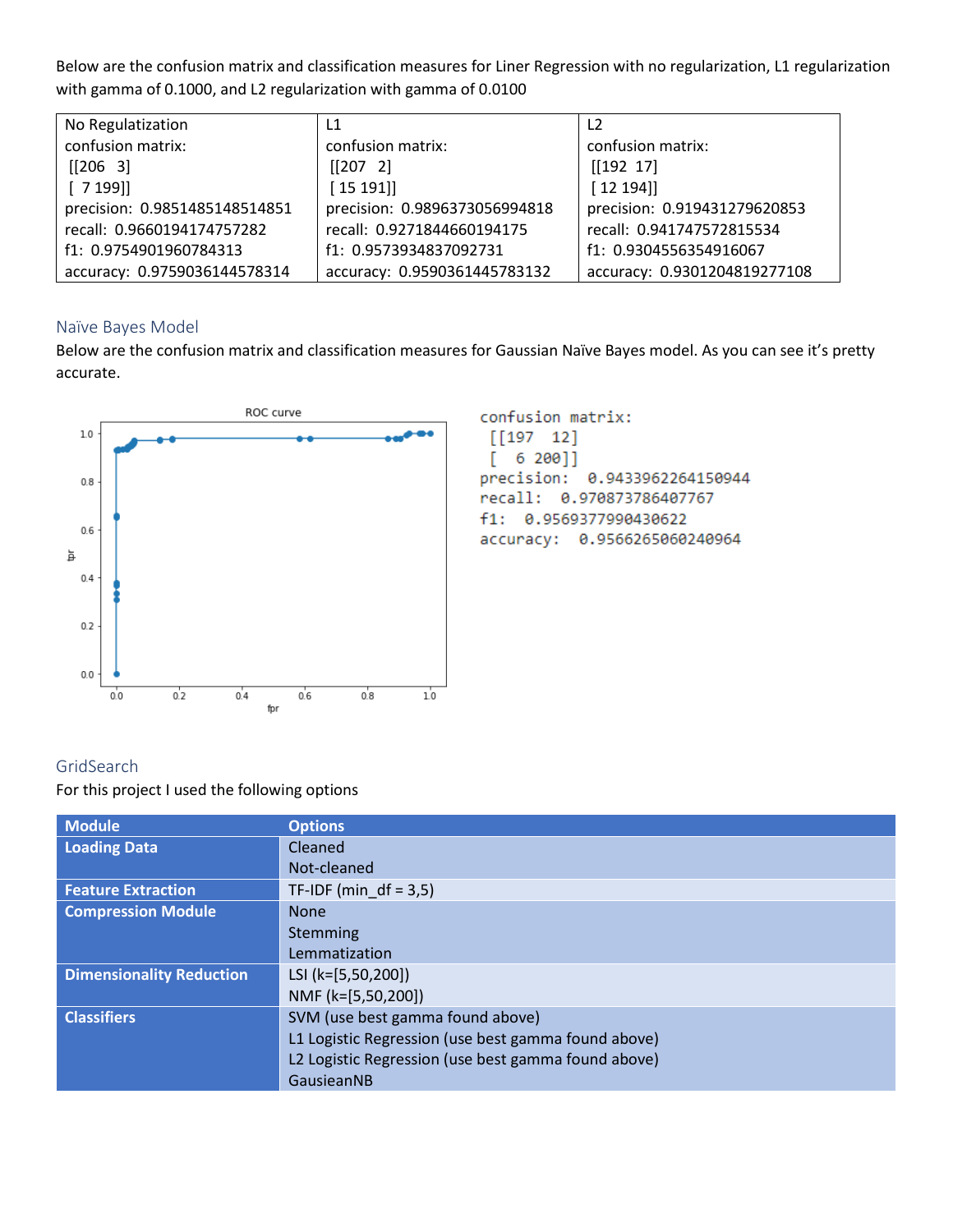This process resulted in the 5 best combinations as follows:

| <b>Rating</b> | clean    | lem_stem  | dim red    | model    | <b>CV Score</b> n |     |    | min_df test_perf |
|---------------|----------|-----------|------------|----------|-------------------|-----|----|------------------|
|               | clean    | stem      | <b>NMF</b> | gaussian | 0.972             | 200 | 5. | 0.975903614      |
|               | notclean | stem      | <b>NMF</b> | gaussian | 0.972             | 200 | 5. | 0.975903614      |
|               | clean    | lem       | <b>NMF</b> | gaussian | 0.970             | 200 |    | 0.975903614      |
| 4             | notclean | lem       | <b>NMF</b> | gaussian | 0.970             | 200 |    | 0.975903614      |
|               | clean    | nolemstem | <b>NMF</b> | gaussian | 0.970             | 200 |    | 0.973493976      |

## Multiclass Classification

For this section of the report, we looked at more than 2 classifiers. We used the leaf\_label which contains the following values: Chess, Cricket, Soccer, Football, Forest Fire, Flood, Earthquake, Drought

I completed three classification models:

- GaussianNB
- SVM One vs One
- SMV One vs The Rest (with balancing and without)

Here are the results

```
confusion matrix:
```
 $[39 \t0 \t1 \t1 \t2 \t0 \t3 \t0]$  $[246 2 0 0 0 0 0]$  $[2 0 50 3 3 0 0 0]$  $[0 0 0 55 0 0 0 0]$  $[1 0 1 0 46 1 0 0]$  $[0 0 0 1 4 37 9 2]$  $[0 0 1 1 2 2 50 1]$  $[1 0 1 0 4 1 0 40]$ precision: 0.881798088734356 recall: 0.8743800728085487 f1: 0.8742209671575993 accuracy: 0.8746987951807229

|  | confusion matrix:      |  |  |                                     |  |
|--|------------------------|--|--|-------------------------------------|--|
|  |                        |  |  | $[[43 \ 0 \ 0 \ 0 \ 1 \ 1 \ 1 \ 0]$ |  |
|  |                        |  |  | 1]                                  |  |
|  | [4 052 2 0 0 0 0]      |  |  |                                     |  |
|  | [0 0 0 54 0 1 0 0]     |  |  |                                     |  |
|  | [0 0 1 0 47 0 1 0]     |  |  |                                     |  |
|  | [0 0 0 0 4 44 3 2]     |  |  |                                     |  |
|  | [0 0 1 1 1 2 50 2]     |  |  |                                     |  |
|  |                        |  |  | [ 0 1 1 0 1 1 0 43 ]                |  |
|  |                        |  |  | precision: 0.9209375097468134       |  |
|  |                        |  |  | recall: 0.9204819277108434          |  |
|  | f1: 0.9200916675414402 |  |  |                                     |  |
|  |                        |  |  | accuracy: 0.9204819277108434        |  |

GaussianNB SVM – One vs One

confusion matrix:

|   |                |     | $[145 \t0 \t0 \t1 \t0 \t0$ |           |  | - 0 |    | 91                           |  |
|---|----------------|-----|----------------------------|-----------|--|-----|----|------------------------------|--|
|   |                |     | 2 48 0 0 0 0               |           |  | 0   | 0] |                              |  |
|   | $\overline{7}$ |     | 0 50 1 0 0                 |           |  | 0   | 0] |                              |  |
|   |                | 3 0 |                            | 052 0 0 0 |  |     | 0] |                              |  |
|   |                |     | 3 0 1 0 45 0 0             |           |  |     | 0] |                              |  |
| Г |                |     | 3 0 0 1 2 43 2 2]          |           |  |     |    |                              |  |
|   |                |     | [5 0 1 1 1 2 46 1]         |           |  |     |    |                              |  |
|   |                |     | [3 0 1 0 3 1 0 39]]        |           |  |     |    |                              |  |
|   |                |     |                            |           |  |     |    | precision: 0.901226347958102 |  |
|   |                |     | recall: 0.8890346575118704 |           |  |     |    |                              |  |
|   |                |     | f1: 0.8884927853828335     |           |  |     |    |                              |  |
|   |                |     |                            |           |  |     |    | accuracy: 0.8867469879518072 |  |

SVM - One VS Rest (no balancing) SMV - One VS Rest (with balancing)

|  | confusion matrix: |  |                        |                                     |  |
|--|-------------------|--|------------------------|-------------------------------------|--|
|  |                   |  |                        | $[[44 \ 0 \ 1 \ 0 \ 0 \ 0 \ 1 \ 0]$ |  |
|  |                   |  |                        | $[0.49 \ 0 \ 0 \ 0 \ 0 \ 1 \ 0]$    |  |
|  |                   |  |                        | $[4$ 153 0 0 0 0 0 1                |  |
|  |                   |  |                        | [0 0 154 0 0 0 0]                   |  |
|  |                   |  |                        | [1 0 1 0 46 0 1 0]                  |  |
|  |                   |  |                        | [2 0 1 0 2 44 2 2]                  |  |
|  |                   |  |                        | [2 0 1 1 0 3 49 1]                  |  |
|  |                   |  |                        | [3 0 1 0 1 1 0 41]]                 |  |
|  |                   |  |                        | precision: 0.918904969058124        |  |
|  |                   |  |                        | recall: 0.9156626506024096          |  |
|  |                   |  | f1: 0.9158734302519693 |                                     |  |
|  |                   |  |                        | accuracy: 0.9156626506024096        |  |